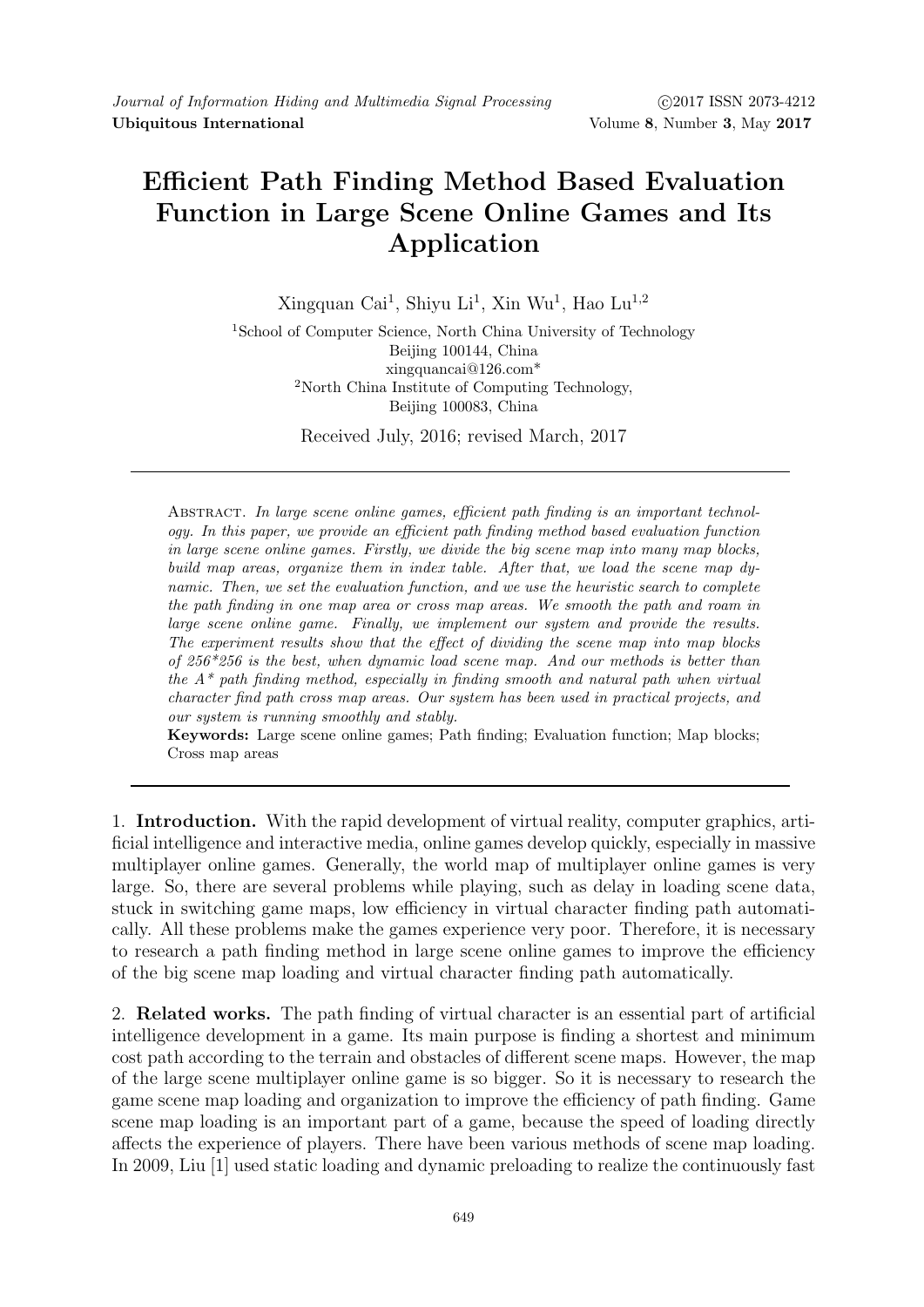display of large scale geographic information when used satellite images to stitch big digital scene maps. In 2010, Yuan [2] proposed a dynamic on-demand loading method based on partitioning the graphic elements and building block index to realize fast querying, loading and displaying the map data of GIS. Wang [3] used Bing Maps section to get the scene data and produced the web map service. In 2011, Li [4] presented a 3D multi-core parallel loading system using for rendering scene. Loading the scene with OGRE, multithread creation and synchronization using OpenMP and setting the number of threads dynamically is adopted in parallel programs in the multi-core computers. In 2014, Lu [5] implemented a service-oriented space situational information system according to the concept of Service Oriented Architecture. The key techniques involved in the system, such as the design of the service, data management and distribution, display and switch of the scene, adding and display of the target, loading and saving of the scene.

As to the path finding, in 2008, in order to realize the motion simulation of vehicle in the virtual airport, Yuan [6] organized the global map by the points and lines of space. He organized the local map by the more detailed grid representation, and used heuristic search to complete path finding of cars. In 2010, Liang [7] presented a path finding method for massive multiplayer online game based on locating points and reusing paths. This method can reduce unnecessary space search and reduce the load of server. In 2011, Meng [8] used RSG model to organize the 3D scene terrain data. It can generate an editable and more detailed navigation mesh data and complete path finding globally. And Zhang [9] proposed a high available distributed navigation method based on access vestige fusion and analyzed in a series of simulation. In 2012, Zhang [10] proposed a path planning based on heuristic algorithm and improved valuation function model. In 2013, Chen [11] improved BP neural network and designed automatic path-finding. In 2014, Liu [12] proposed a MOV A\* algorithm based on price vector multi-objective A\* algorithm and realized the multi characters intelligent path planning in a game. And Yu [13] presented a fast and high-efficient dynamic path finding method. It reflected the interaction between the actual units in a game [14]. In 2016, Zhang [15] proposed a novel disaster-tolerant navigation algorithm based on electric power equipment coordinate vestiges, in order to achieve the electronic map disaster recovery and automatic routing. He presented the algorithm core idea, unit structures, vestige data structures and processing flows. The information fusion methods and electric power equipment coordinate vestiges are used to generate feasible ways automatically. And the algorithm used bi-dimensional space to match way information and way-finding needs.

So in this paper, we mainly research a path finding method in large scene online games. We organize scene maps effectively, load scene maps dynamically and improve the efficiency of path finding.

3. Efficient Path Finding Method Based Evaluation Function. Usually, in large scene online games, the static scene map loading method costs such a long time and the game experience is so poor. Therefore, it is necessary to load the scene map dynamically and then complete path finding.

3.1. Dynamically Loading Large Scene Map. In a large scene online game, the game scene map loading is an important foundation. The loading efficiency affects the real game experience. Usually, the small scene game used the static loading scene. In this paper, we use a dynamic loading scene map method to improve the speed of loading. Firstly, we divide the large scene map into many square map blocks. Then, we form the map blocks into many map areas according to the screen resolution, and we also build index table for each map area. Finally, we load map areas dynamic.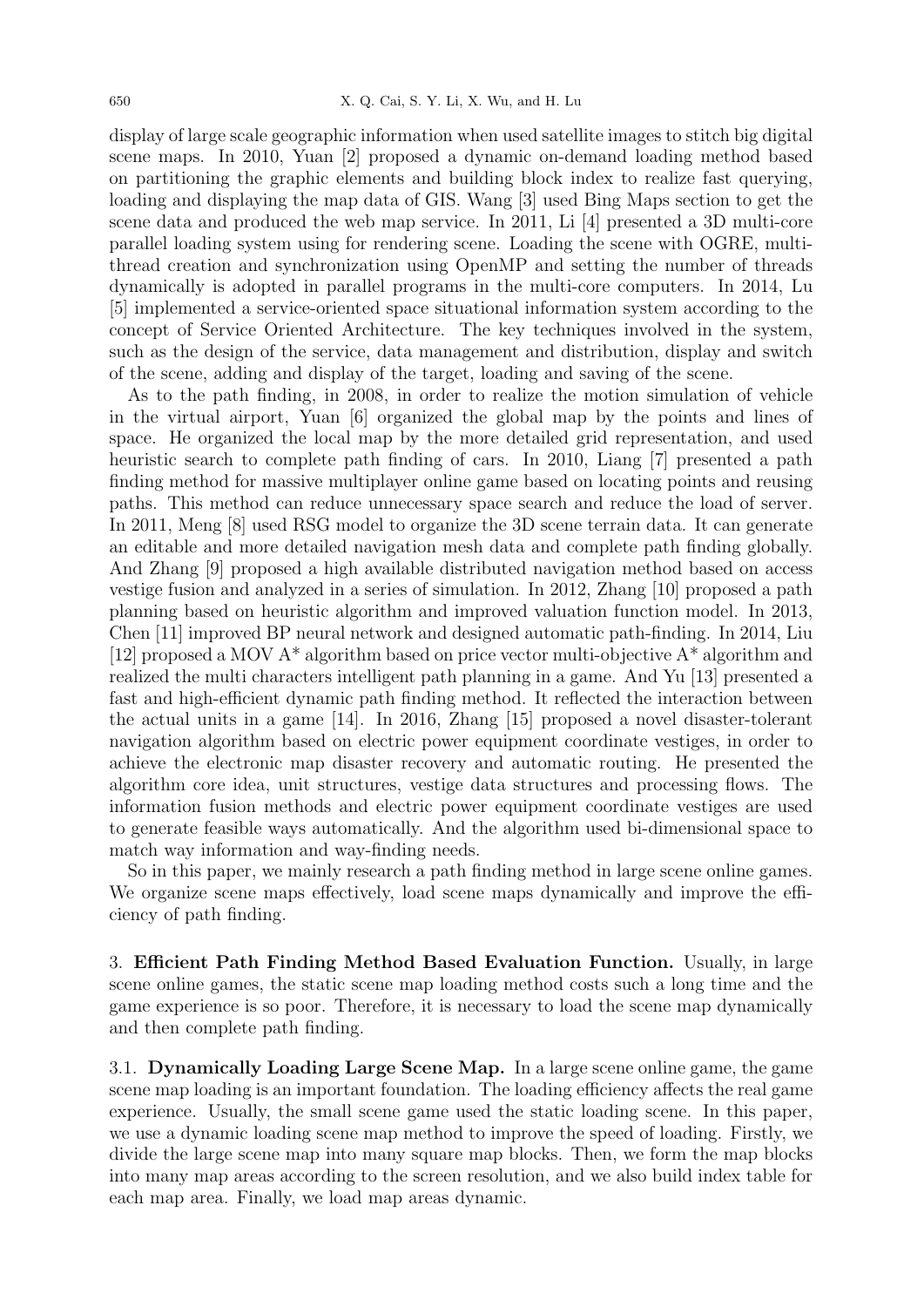3.1.1. Dividing the Big Scene Map into Map Blocks: Usually, there are three methods of map segmentation often used in the big scene games, including regular hexagon segmentation method, NPC (Non Player Character) segmentation method and square segmentation method. The hexagon method is that divide the scene map into many hexagonal map blocks in same size. The NPC method is that determine the map blocks based on the coordinate of NPC. The square method is that divide the scene map into same square map blocks, then build the index of them and do various algorithm organizations. The square segmentation method is more efficiency and easy to implement, so we use this method to divide the big scene map.

3.1.2. Building Map Areas and Index Table: It needs to build map areas in different sizes according to resolution of different displays, because the resolution of different players may be different. As Figure 1 shows, each big rectangle is a map area, and each small rectangle is a map block of 256\*256. In order to adapt to the display resolution of 1280\*768, each map area consists of 15 map blocks using 5\*3 arrangements so that a map size screen displays is just a map area size.



FIGURE 1. Building map areas and index table adapting to the display resolution of 1280\*768

Usually, we should avoid appearing white screen issue when virtual character moves to the map border. So we should continually load and real-time render the map area which virtual character will arrive. We use a list to cascade every map area which records the index information about around map areas. When need to load a new map area, loaded by reading the adjacent map areas index information from the configuration information of loaded map areas. As Figure 1 shows, each map area records the relative position of containing map blocks, the index values of map area and surrounding 8 map areas in an XML file.

3.1.3. Dynamically Loading the Map Area: In the process of playing game, player may click on the adjacent map area, and player may also click on the map area far from the current map area. Therefore, the dynamic loading map area divides into adjacent map area loading and cross map area loading.

(1)Adjacent map area loading

We compare the relative distance of virtual character moves at a time with the width and height of display area, in order to determine the map area dynamic loading time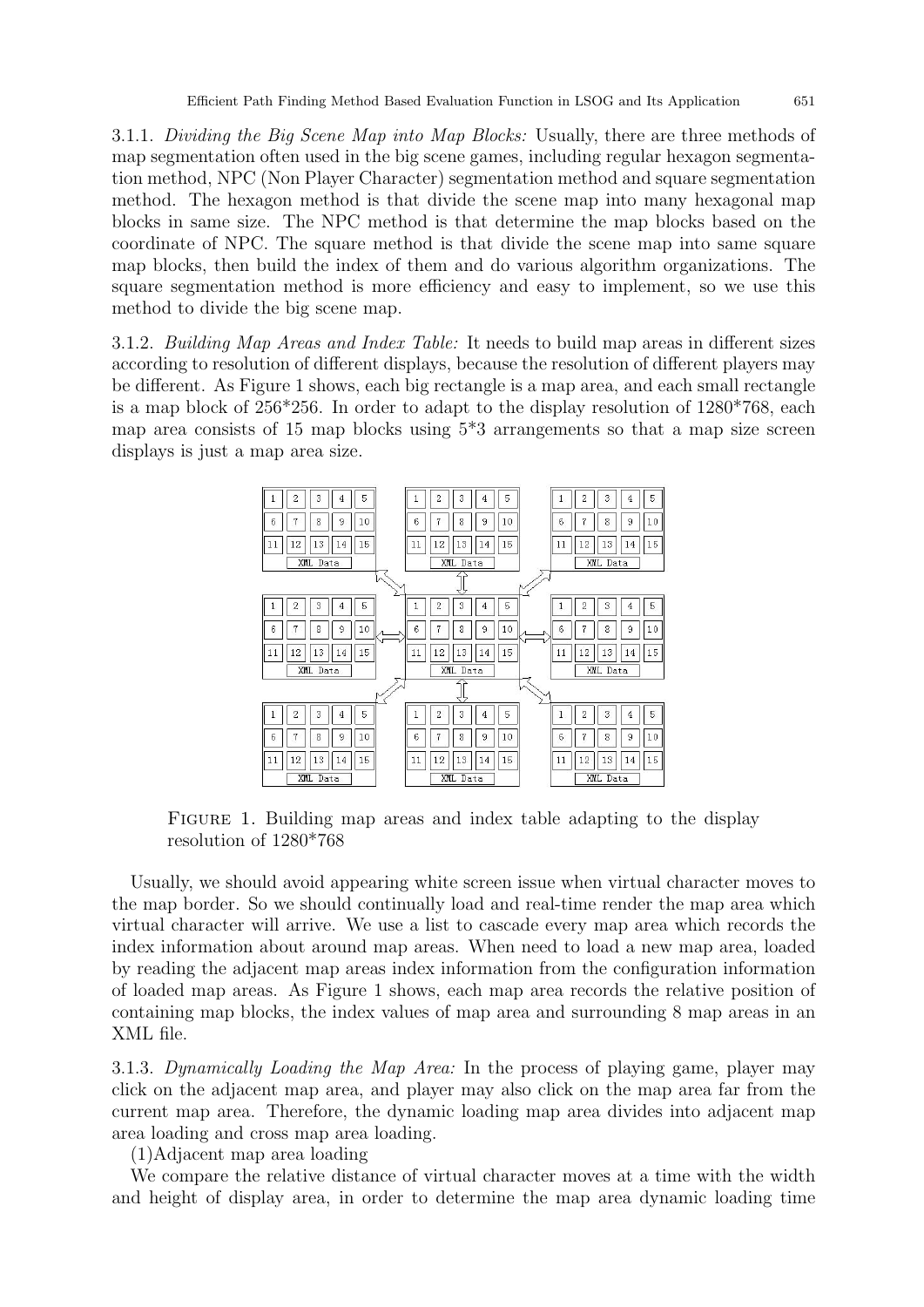

FIGURE 2. Loading map areas while virtual character moving

and which direction map area needs to be loaded. When the virtual character moves, relative horizontal displacement is greater than half width of the display area, or relative vertical displacement is greater than half height of the display area, or these two cases both appear, determine the virtual character has moved to the adjacent map area and need to load a new map area. As shown in Figure 2, the relative horizontal displacement is negative and the absolute value is greater than SceneWidth/2 and the relative vertical displacement is negative and the absolute value is greater than SceneHeight/2, system determines the virtual character move from map area 5 to map area 1. The map area 1', 2', 3', 4', 7' will be loaded and the map area 3, 6, 7, 8, 9 will be removed.

(2)Cross map area loading



Figure 3. Process of cross map area loading

In general, the application will provide a thumbnail of the big scene in a large scene game. Player can click the place name in the thumbnail to let the virtual character move to a location far from the current map area. When player clicks a far place in the thumbnail, the application will set the index value of the selected map area as target and search outward layer by layer from the current map area and record the relevance between each node of the current layer and node of last layer. After finding the target map area, backtrack search path and save the index values which the path through in a loading sequence table. It can directly load the target location map area and the surrounding 8 map areas. It can also load the map area in sequence according to the index of loading sequence table. As Figure 3 shows, area A is the current map area. When player click area B, the application search map areas layer by layer until find the target map area B, determine the map areas loading order and complete the virtual character roaming to area B from area A.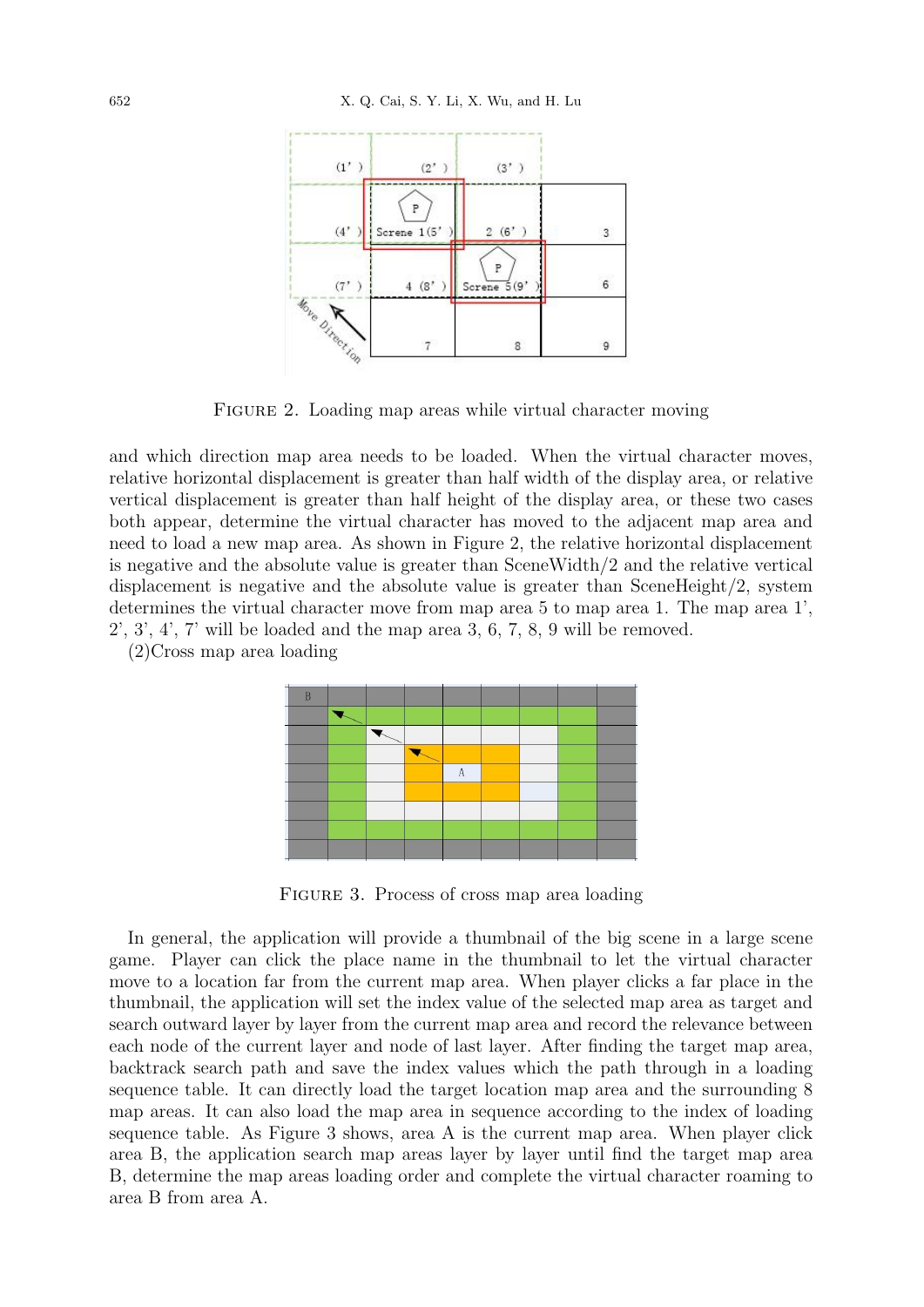3.2. Finding Path Based on Evaluation Function. When using interactive tools, it needs to find a path from starting point to target point. However, there are passable areas, mask areas and impassable areas in one game scene map. So path finding becomes not easy to complete. This paper adopts a path finding method based on the evaluation function. This method will effectively find path in current map area or across map areas in a large scene game.

3.2.1. Finding Path in Current Map Area: When the player selects the target location in the current map area, we use heuristic search based on evaluation function, to find the best path from starting point to target point. Evaluation function is shown in formula  $(1)$ . Among them,  $G(x, y)$  is the actual cost of searching from the starting point to the current search point.  $H(x, y)$  is the estimation cost of searching from the current search point to the target point, namely the sum of horizontal distance and vertical distance between two points.

$$
F(x, y) = G(x, y) + H(x, y)
$$
\n(1)

The search process is as follows:

Step1: Calculate the evaluation function value  $F(x, y)$  of passable points around the starting point.

Step2: Select a point from passable points which value of  $F(x, y)$  is the minimum. Save this point in the path table and calculate the  $F(x, y)$  of passable points around this point which have not calculated.

Step3: Repeat Step2 until appear a point its  $H(x, y)$  is 0. It is the target point. Save it in the path table.

Step4: The path table finally obtain is the path from the starting point to the target point.

3.2.2. Finding Path across Map Areas: In a large scene game, when the virtual character moves across map areas, the target point located map area has not been loaded into the application, so the system can not calculate the evaluation function in the process of searching path. The method of finding path across map areas calculates the evaluation function according to the loaded map areas and then finds a satisfactory path. The process is shown in Figure 4.

Step1: According to the index value of map area where the target point is and the level traversal sequence, determine the map areas loading sequence from area of the starting point to area of the target point.

Step2: According to the map areas loading sequence, determine the target point of current map area. If the adjacent map areas intersect at one point, the target point of current map area is the intersection point. As shown in Figure 5, point D1, D2 and D3. If the adjacent map areas intersect at on edge, the target point of current map area is the midpoint of the edge. As shown in Figure 5, point D4.

Step3: Based on the method of path finding in current map area, search the optimal path from the starting point to the target point of current map area. Then set the current target point as the starting point of next search.

Step4: Repeat Step2 and Step3, until find the ultimate target point. The path table is the ultimate path from the starting point to the target point.

Step5: Smooth the path. Because the obstacles are dense and the spaces of obstacles are irregular, the path of virtual character through obstacles in the scene is excessive zigzag. So it needs to smooth the path to improve the game experience. The node saved in the path table is coordinate of path point. There are three cases of slope of the adjacent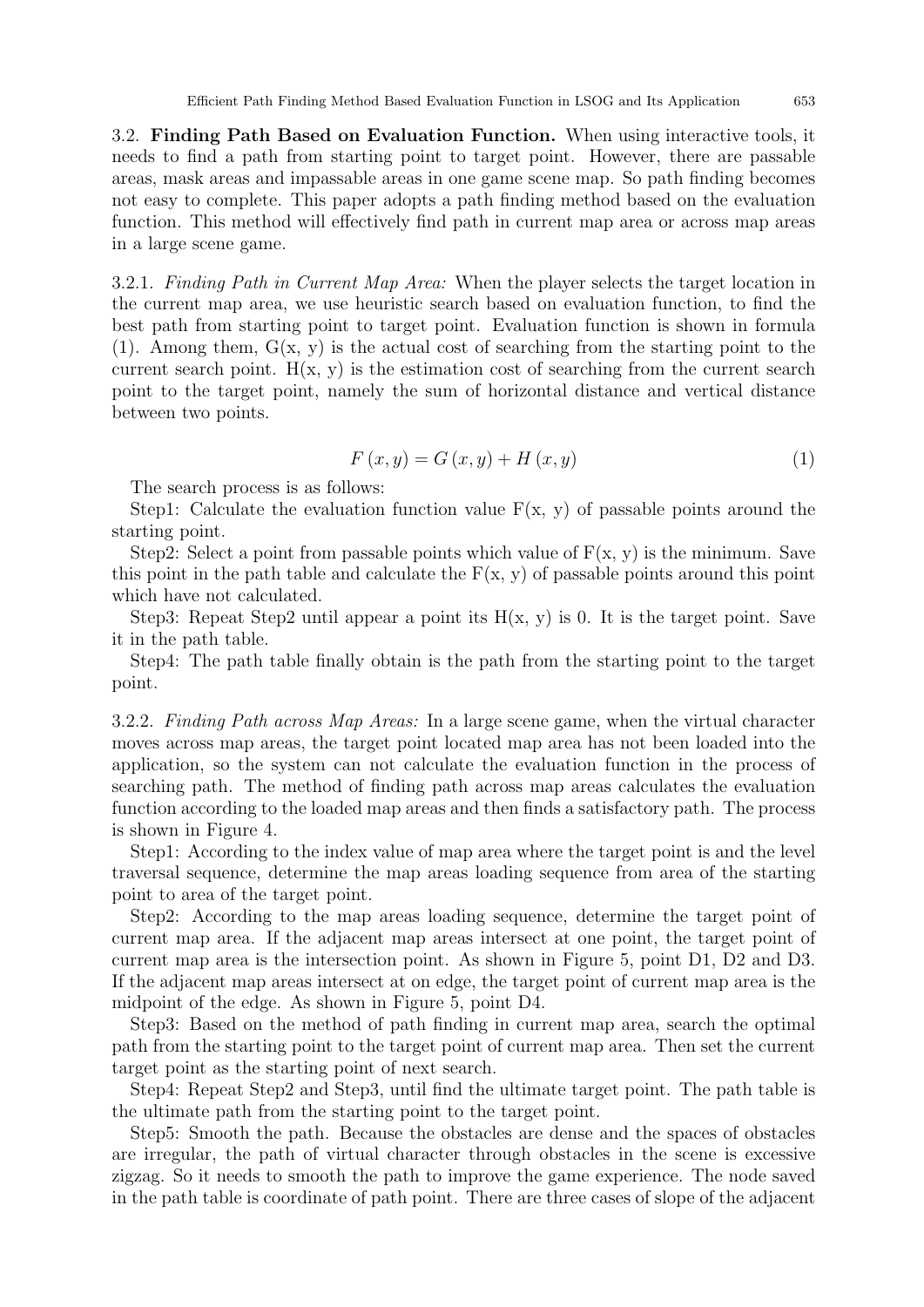

Figure 4. Process of path finding across map areas



FIGURE 5. Path finding across map areas

points: 1, -1, and 0 (infinity is calculated as 0). We use the slope changes to judge the curving section. Firstly, calculate the slope of the adjacent points and store in the smooth path table. Then, find path section that the product of adjacent elements in the smooth path table is -1. If the products of three pairs adjacent elements are -1, we determine the path section is curving. Finally, merge the curving path sections according to the direction of real curving path section. So, it can get a smooth path from the starting point to the target point across map areas.

4. Results. In order to verify our path finding algorithm in large scene online games, we have implemented the dynamic loading large scene map method and a path finding method based on evaluation function. We design and realize a large scene online virtual university game system using our algorithm well. The hardware devices of our system include Intel Core i5-3317U 1.7GHz and NVIDIA GeForce740. The software environment is Window7, Visual Studio2008, Flash Builder4.6 and SQLServer2008.

4.1. Dynamic Loading Big Scene Map Experiments. In order to verify our method, we present a dynamic loading large scene map experiment. We provide a map editor to place the barriers, just as Figure 6 shows. We use a large scene map that resolution is 5120\*5120. Set the resolution of game scene as 1024\*1024 and the size of map area is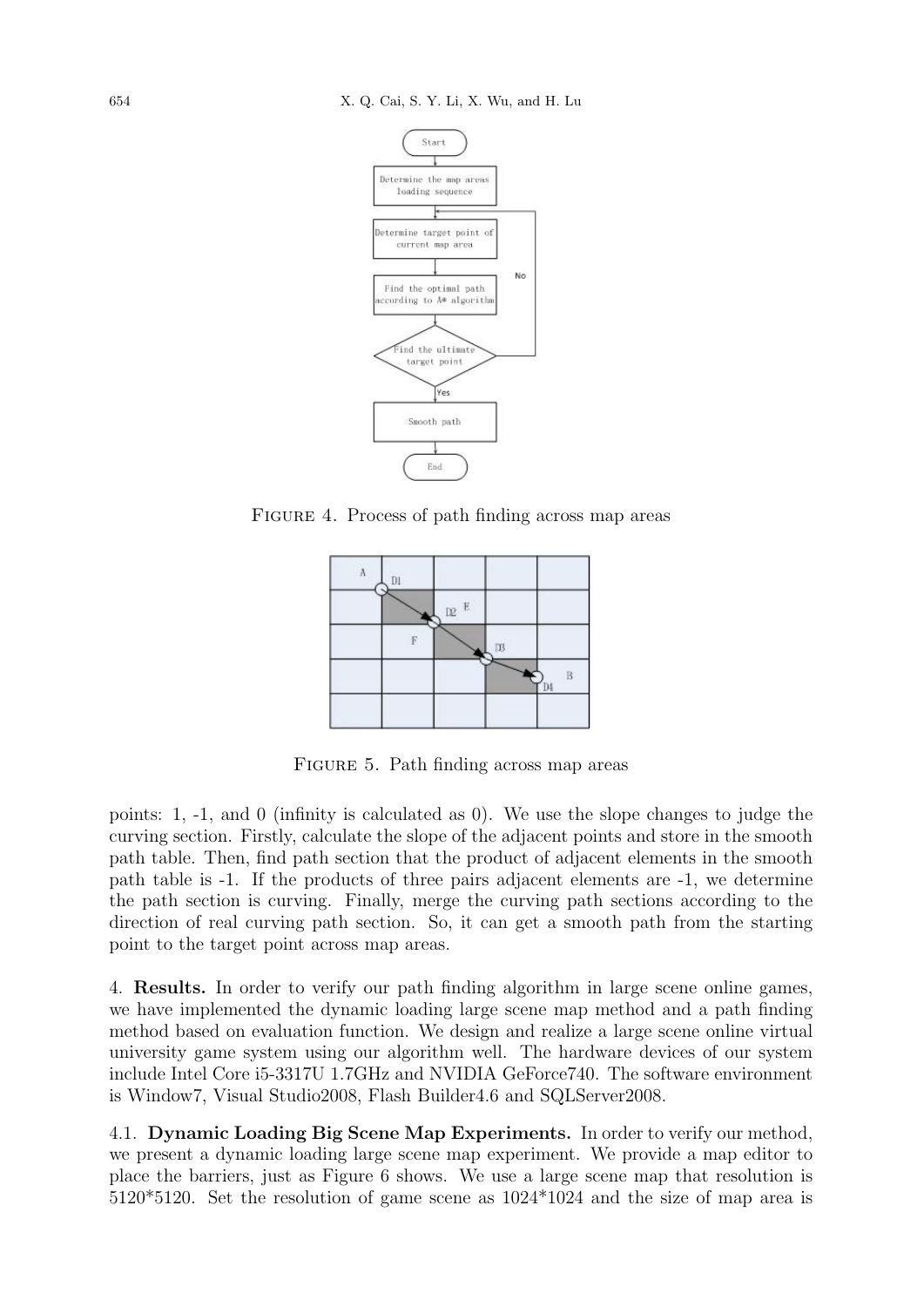| Size of map<br>block       | <b>Before</b><br>compression | After<br>compression | <b>Block</b><br>number in<br>a area | Time of loading<br>the current map<br>area | Time of<br>loading the<br>squared<br>figure areas |
|----------------------------|------------------------------|----------------------|-------------------------------------|--------------------------------------------|---------------------------------------------------|
| $\overline{1024}$ * $1024$ | 3MB                          | 100KB                |                                     | $20 \, \text{ms}$                          | $250$ (ms)                                        |
| 512*512                    | 0.75MB                       | 60KB                 | 4                                   | $80$ (ms)                                  | $1160$ (ms)                                       |
| 256*256                    | 192KB                        | 25KB                 | 16                                  | $480$ (ms)                                 | $4460$ (ms)                                       |
| 128*128                    | 48KB                         | 10KB                 | 64                                  | $2120 \, \text{(ms)}$                      | $19120$ (ms)                                      |
| $64*64$                    | 12KB                         | 5KB                  | 256                                 | $8880 \, \text{(ms)}$                      | $763600 \text{ (ms)}$                             |

TABLE 1. Time of loading map areas

1024\*1024. So there are 25 map areas in the scene. Adjust the size of map blocks and load map areas in different size. After 100 experiments, count the time of loading the current map area and the squared figure areas then calculate the average. Experimental result is shown in Table 1. Map is compressed by JPG format. From the results, the size of map blocks is smaller, the time of loading the current map area and the squared figure areas is longer. However, the actual net speed of general players is about 200KB. Therefore, the size of map blocks is more bigger, the efficiency of server transmission is more lower. When the size of map blocks is 256\*256, the efficiency of dynamic loading is higher, just as Figure 7 and Figure 8 show.

FIGURE 6. Using map editor to place the barriers in the large scene



FIGURE 7. Loading the scene by traditional static loading method

4.2. Virtual Character Path Finding Experiments. We have realized the virtual character path finding method based on evaluation function in games and compared with the traditional  $A^*$  path finding method. Using traditional  $A^*$  method to find path in map area is more effective but the path is zigzag especially when there are too many obstacles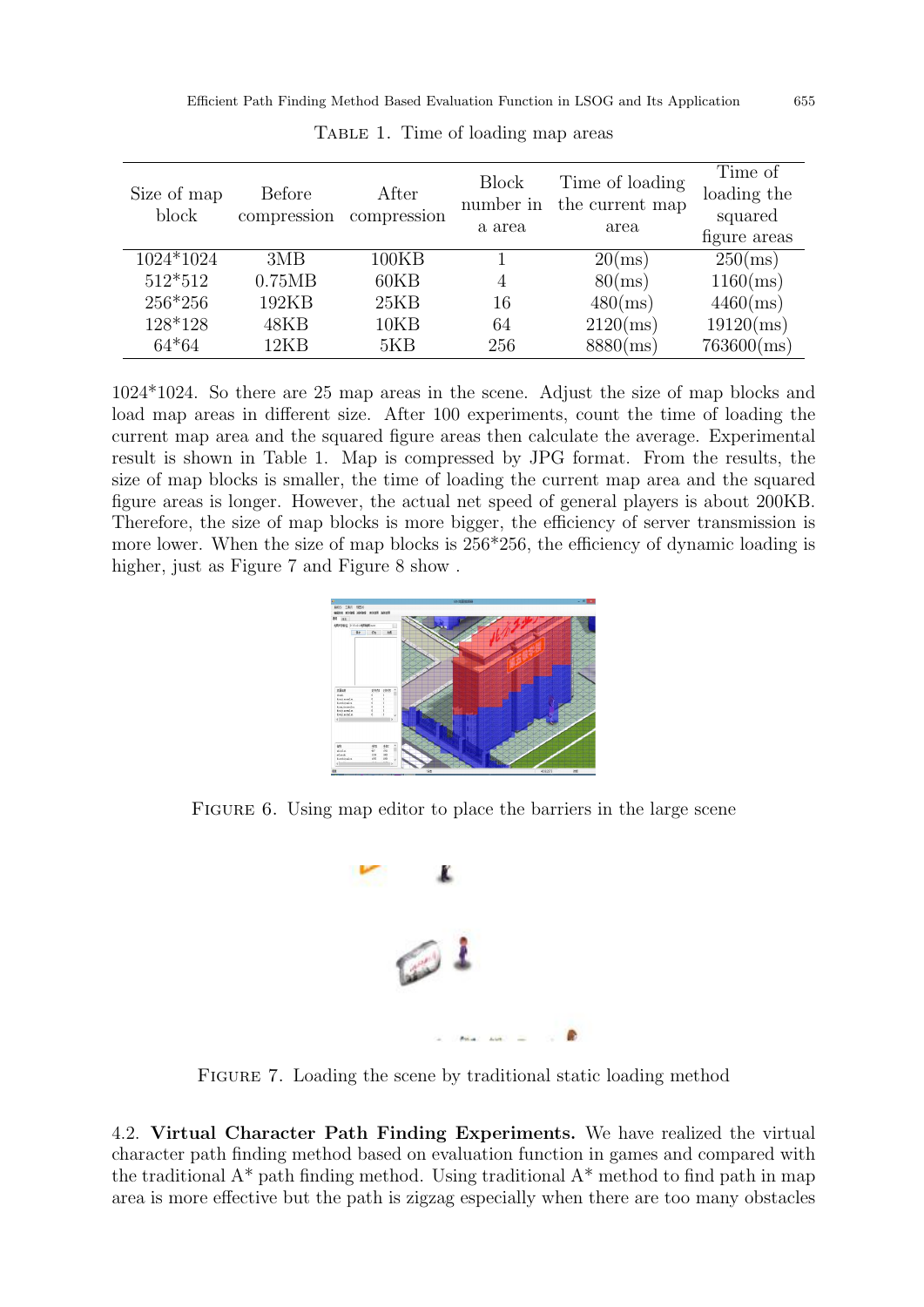

FIGURE 8. Loading the scene by our dynamic loading method



Figure 9. Virtual player through the cross area to reach the destination

in the scene. Our method can better complete path finding across map areas and smooth the path. Path found by A\* method is shown in Figure 10. Path found by our method is shown in Figure 11. Obviously, path found by our method is smooth and natural.



FIGURE 10. Path finding by traditional  $A^*$  method



FIGURE 11. Path finding by our method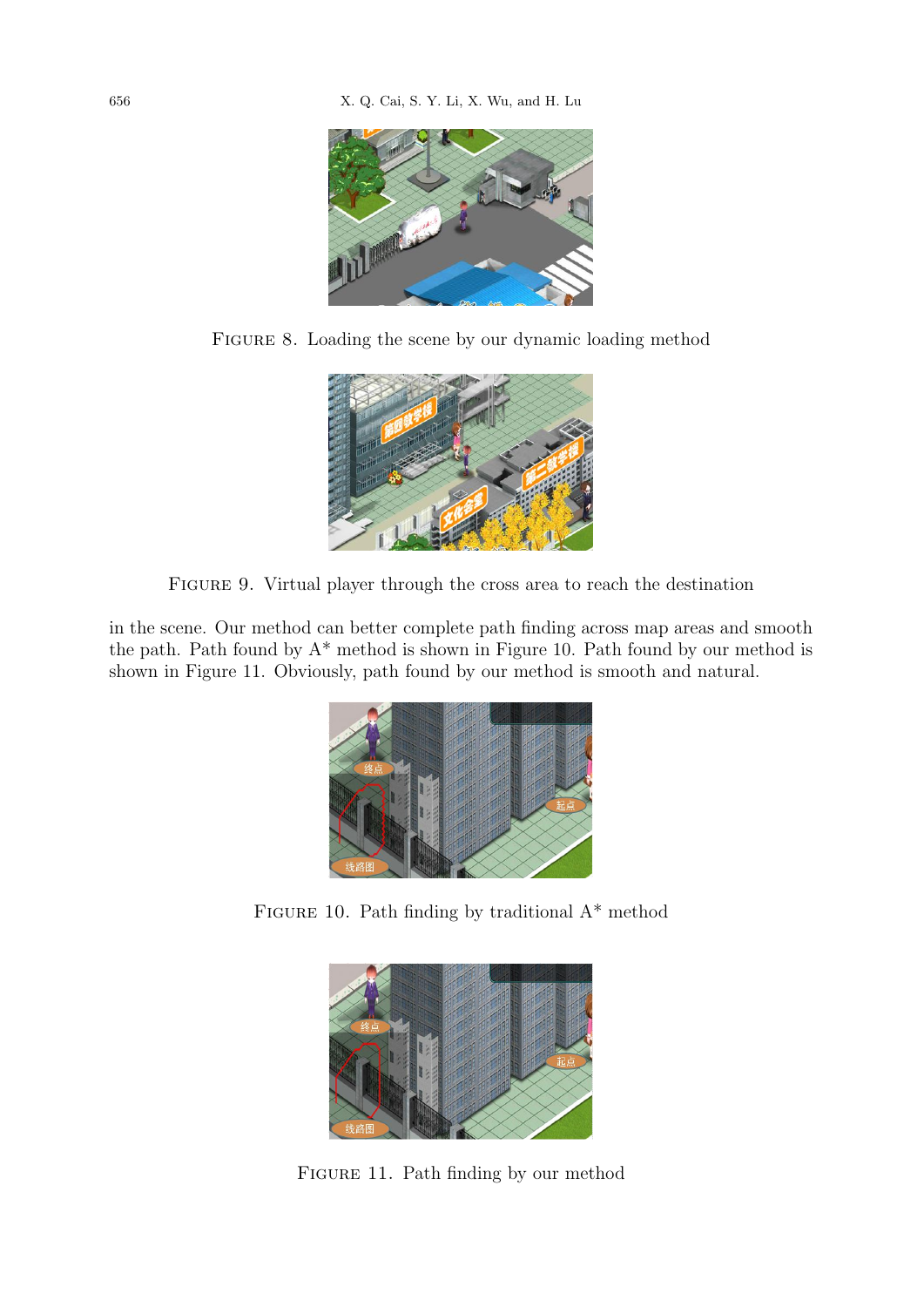4.3. Large Scene Online Virtual University Game System. Large scene online virtual university game system is designed about the campus life of North China University of Technology. This system uses the form of multiplayer online game and the method of completing tasks to help new students to know the process of register, military training, extracurricular activities, final exams and final graduation in short time. The client system is divided into four main modules, namely, task management, character roaming, campus display and character communication. The task management module includes masterstroke tasks and slide tasks. The system is organized by task orientation. The character roaming module includes campus map navigation and real-time interactive roaming in two ways. Campus map navigation provides the bird's eye map of the campus and new students can quickly arrive at any building by the map. Real-time interactive roaming can let new students go to any corner by interacting. Character communication module is used to communicate between students.



Figure 12. One screenshot of game scene



FIGURE 13. Description of a game task



Figure 14. Game panorama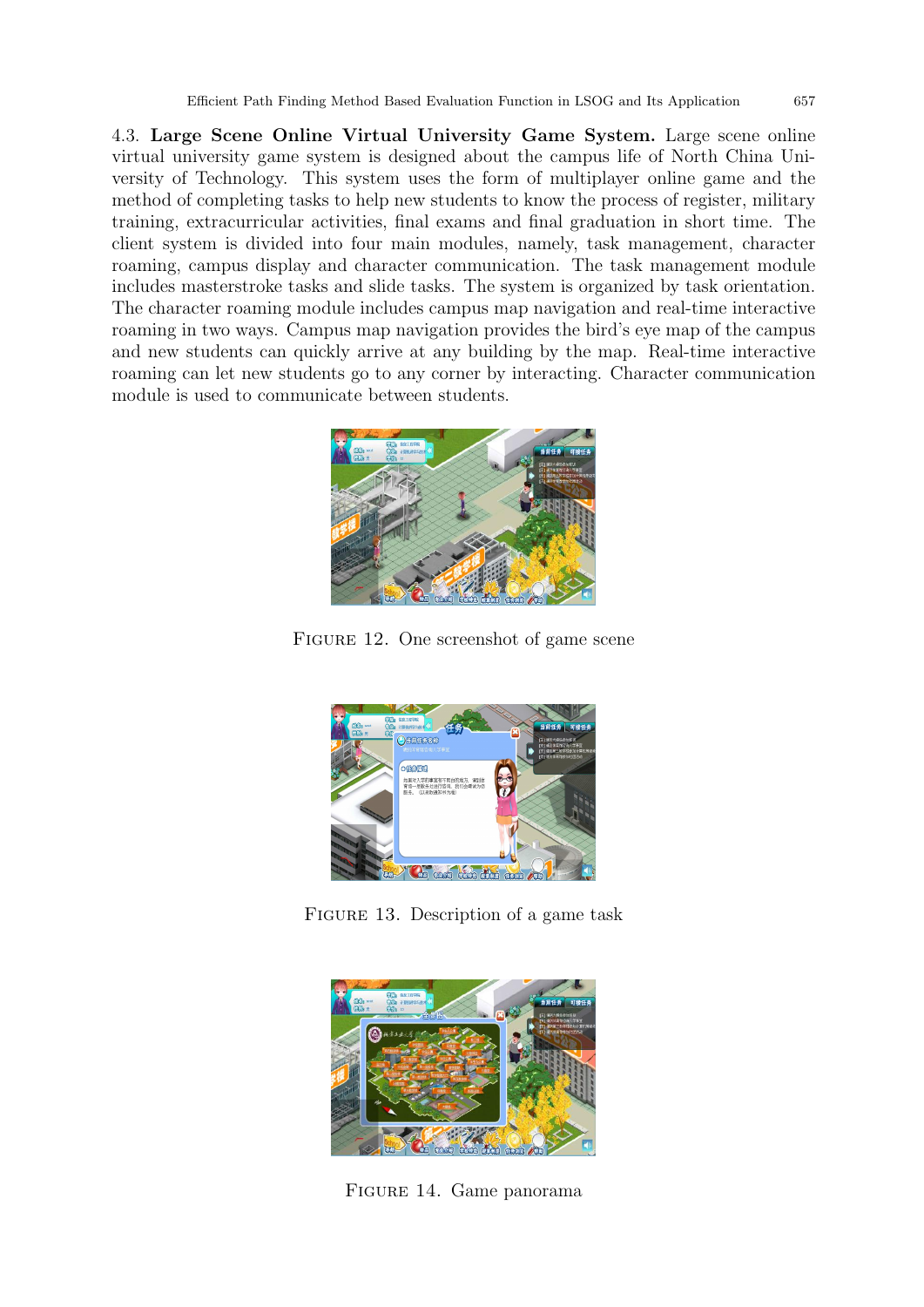The game use the method proposed by this paper well. Map initialization is quick. Map transition is smooth. The path that virtual character finds is reasonable. Figure 12 is a screenshot of game scene. Figure 13 is the description of a game task. Figure 14 is the game panorama. Click the area name in the map, send quest to map server according to the index of map area. Dynamically load the scene map to the client and real-time rendering in the process of roaming and complete path finding in the same time.

5. Conclusions. In this paper, we provide one efficient path finding method based evaluation function in large scene online games. Firstly, we divide the big scene map into many map blocks, build map areas, organize them in index table. After that, we dynamic load the scene map. Then, we set the evaluation function and use the heuristic search to complete the path finding in one map area or cross map areas. We smooth the path and roam in large scene online game. Finally, we implement our system and provide the results. The experiment results show that the effect of dividing the scene map into map blocks of 256\*256 is the best, when dynamic load scene map. And our methods is better than the A\* path finding method, especially in finding smooth and natural path when virtual character find path cross map areas. Our system has been used in practical projects, and our system is running smoothly and stably.

Further work includes optimizing our method to judge whether virtual character moves to the loaded map areas and avoid repeated loading.

Acknowledgment. Supported by the Funding Project of National Natural Science Foundation of China (No. 61503005), the Funding Project of Natural Science Foundation of Beijing (No. 4162022), the Funding Project of National Science and Technology Support Plan (2012BAF84F02), and the Funding Project of Great Wall Scholar Reserve Training Program in North China University of Technology (No. NCUT2015006).

## REFERENCES

- [1] X. M. Liu, L. L. Lin, S. D, Jiang, Loading of the Geographic Pictures for Digital Map , Computer Applications, vol. 28 , no. 10 , pp. 34-41, 2009.
- [2] M. Yuan, L. Y. Zhang, Application of Dynamic On-demand Loading Algorithm in GIS Map , Computer Engineering, vol. 6, no. 15, pp. 245-247, 2010.
- [3] X. D. Wang, H. P. Liu, Y. Qiao, The Utilization of Bing Maps Tiles Data to Implement Web Map Service , Remote Sensing For Land & Resources, vol. 22 , no. 2 , pp. 122-127, 2010.
- [4] Z. Li, X. W. Zheng, Application of Multi-core Parallel Technology in 3D Scene Loading , Computer Engineering, vol. 37 , no. 6 , pp. 245-247. , 2011
- [5] W.J. Lu, Q. Xu, C. Z. Lan, Q. S. Shi, at tel., Design and Implement of Service-Oriented Space Situational Information System , Journal of System Simulation, vol. 26 , no. 10 , pp. 2452-2457, 2014.
- [6] J. B. Yuan, P. L. Mu, at el., Efficient path-finding algorithm of virtual vehicle in large-scale scene , Computer Engineering and Design, vol. 29 , no. 10 , pp. 2622-2625, 2008.
- [7] Y. Liang, G. Zhou, Path finding algorithm in massive multiplayer online games based on anchor points and paths reuse , Journal of Computer Applications, vol. 30 , no. 12 , pp. 3215-3217, 2010.
- [8] Y. Meng, B. Q. Liu, Research on Path-finding Algorithm of Player in 3D Scene, *Journal of Wuhan* University of Technology, vol. 33 , no. 12 , pp. 125-130, 2011.
- [9] J. L. Zhang, Z.Lin, A High Available Distributed Navigation Alogorithm Based on Access Vestige Fusion , Journal of Sichuan University, vol. 43 , no. 3 , pp. 119-122, 2011.
- [10] B. Q. Zhang, Path Planning Based on Heuristic Algorithm , Computer Simulation, vol. 29 , no. 10 , pp. 341-343, 2012.
- [11] T. T. Chen, K. Li, X. R. Du, Design and implementation of automatic path-finding based on improved BP neural network , Computer Engineering and Design, vol. 34 , no. 11 , pp. 3989-3995, 2013.
- [12] D. R. Liu, Q. Chen, T. Lin, Path finding using new Multi-objective A\* for video game NPC , Application Research of Computers, vol. 31 , no. 7 , pp. 91-95, 2014.